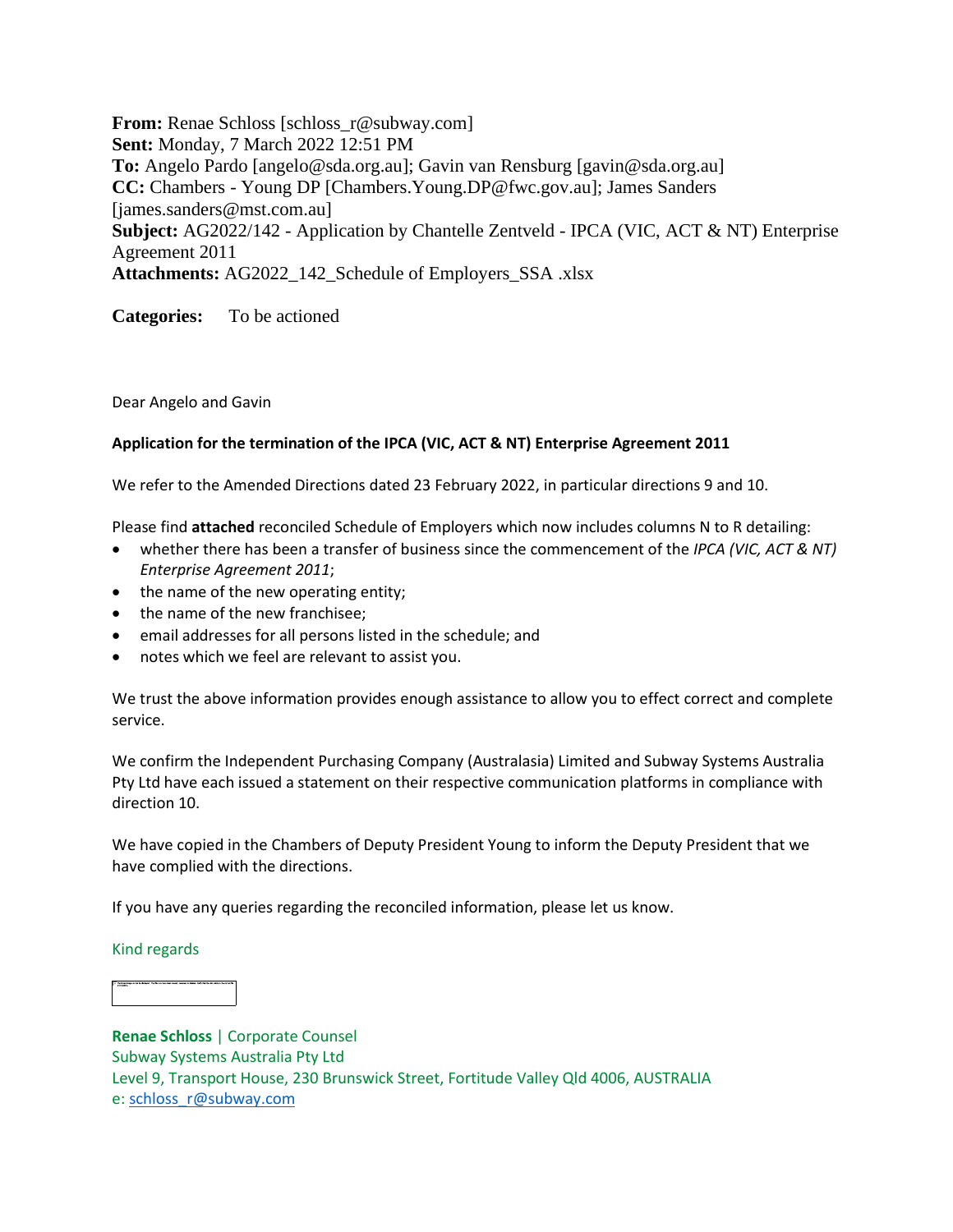## t: +61 7 2103 8356



\*\*DISCLAIMER\*\* The information contained in this e-mail and attachments, if any, is confidential and may be subject to legal privilege. If you are not the intended recipient, you must not use, copy, distribute or disclose the e-mail and its attachment, or any part of its content or take any action in reliance of it. If you have received this e-mail in error, please e-mail the message back to the sender by replying and then deleting it. We cannot accept responsibility for loss or damage arising from the use of this e-mail or attachments, and recommend that you subject these to your virus checking procedures prior to use. Thank you.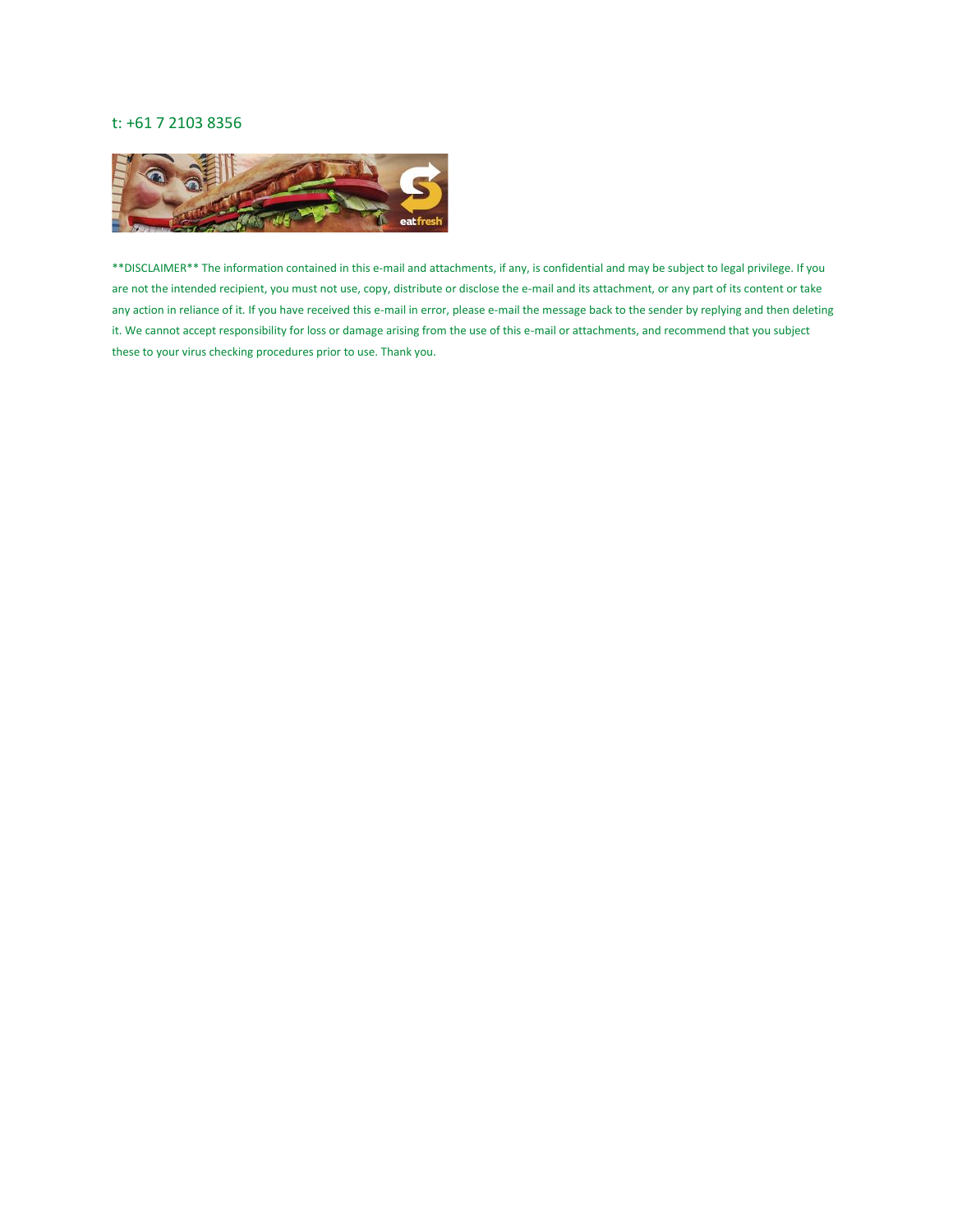|    | Company                                                                                                  | ACN         | ABN                        | Address Level &/or street<br>name              | Suburb                | State      |      | Post Code Senior Company Person- Title | enior Company perse<br>First name | Senior Company persor<br>Last name | <b>Type of Address</b><br>sed (ASIC Contact<br><b>Registered or</b><br>Principal Place of<br><b>Business)</b> | <b>SDA Union Notes</b>                                                          | <b>Transfer of</b><br><b>Business - Y/N</b> | <b>Operating Entity</b>                                          | Franchisee                                             | <b>Email Address</b>                                                       | <b>SSA Notes</b>                                                                                                                                                                                                                                                                                                                                                                                                                                    |
|----|----------------------------------------------------------------------------------------------------------|-------------|----------------------------|------------------------------------------------|-----------------------|------------|------|----------------------------------------|-----------------------------------|------------------------------------|---------------------------------------------------------------------------------------------------------------|---------------------------------------------------------------------------------|---------------------------------------------|------------------------------------------------------------------|--------------------------------------------------------|----------------------------------------------------------------------------|-----------------------------------------------------------------------------------------------------------------------------------------------------------------------------------------------------------------------------------------------------------------------------------------------------------------------------------------------------------------------------------------------------------------------------------------------------|
|    | 6QUID Pty Ltd                                                                                            | 137 064 352 | 13 137 064 352             | PO BOX 380W                                    | <b>Ballarat West</b>  | <b>VIC</b> | 3350 | Director/Secretary                     | <b>NICHOLAS</b>                   | <b>BRENNAN</b>                     | <b>ASIC Contact</b>                                                                                           |                                                                                 | See SSA Notes                               |                                                                  |                                                        | quid6@outlook.com                                                          | This Franchisee is a multiple restaurant owner and<br>emains in the Subway® franchise system.<br>One restaurant previously owned by this Franchisee has<br>transferred since the commencement of the Enterprise<br>Agreement.<br>Details for the purchasing franchisees are Nathan<br>Castleman (nathan@subcrew.com.au) and Lyal Marshall<br>(lyal@subcrew.com.au).<br>The operating entity is Healthy Choices (VIC) Pty Ltd ABN<br>69 602 062 966. |
|    | A & S Andres Pty Ltd as trustee for<br>the Andres Family Trust                                           |             | 132 490 165 88 765 874 018 | PO BOX 81                                      | Essendon              | VIC        | 3040 | Director/ Secretary                    | ANDREW                            | ANDRES                             | <b>ASIC Contact</b>                                                                                           |                                                                                 | Yes                                         | MRAI & STULADHAR Pty Ltd (ACN 632 764<br>419)                    | Manish Rai and Sujen Tuladhar                          | Manish Rai: mnshrai4@gmail.com and Sujen<br>Tuladhar: tsujen01@hotmail.com |                                                                                                                                                                                                                                                                                                                                                                                                                                                     |
|    | Alawoona Green Pty Ltd                                                                                   | 007 068 055 | 56 007 068 055             | PO BOX 56                                      | Mildura               | VIC        | 3502 | Director/Secretary                     | TRACEY                            | WAGSTAFF                           | <b>ASIC Contact</b>                                                                                           |                                                                                 | Yes                                         | Good Food Langtree Pty Ltd (ACN 601 204<br>148)                  | Vikramjeet Singh                                       | vjsingh@live.com                                                           |                                                                                                                                                                                                                                                                                                                                                                                                                                                     |
|    | Bapinba Pty Ltd                                                                                          | 109 025 925 | 38 109 025 925             | 445 Raymond Street                             | Sale                  | VIC        | 3850 | Director/ Secretary                    | COLIN                             | BATH                               | <b>ASIC Contact</b>                                                                                           |                                                                                 | Yes                                         | The Trustee for BM & KA Group Unit Trust<br>(ABN 71 707 893 245) | Mandeep Chawla                                         | mandeep@chawlagroupau.com                                                  |                                                                                                                                                                                                                                                                                                                                                                                                                                                     |
|    | BR & TJ Strachan Pty Ltd as trustee<br>for the BR & TJ Strachan Family Trust                             |             | 082 511 368 80 529 313 449 | LOCKED BAG 888                                 | Kyabram               | VIC        | 3620 | Director/Secretary                     | TRACEY                            | STRACHAN                           | <b>ASIC Contact</b>                                                                                           |                                                                                 | Yes                                         | Shimishka Pty Ltd (ACN 142 347 108)                              | Kajal Mishra                                           | kajumishri@gmail.com                                                       |                                                                                                                                                                                                                                                                                                                                                                                                                                                     |
|    | DJ Life Pty Ltd                                                                                          | 133 949 587 | 97 133 949 587             | Suite 403, 448 St Kilda Road Melbourne         |                       | VIC        | 3004 | Director                               | <b>JUN</b>                        | YAN                                | <b>ASIC Contact</b>                                                                                           |                                                                                 | Yes                                         | TSL Good Life Pty Ltd (ACN 621 279 909)                          | Ting Li                                                | samanthatl@hotmail.com                                                     |                                                                                                                                                                                                                                                                                                                                                                                                                                                     |
|    | ETSS Pty Ltd                                                                                             |             | 129 002 893 23 129 002 893 | GPO BOX 200                                    | Canberra              | ACT        | 2601 | Director/ Secretary                    | ANTHONY                           | PRIOR                              | <b>ASIC Contact</b>                                                                                           |                                                                                 | Yes                                         | KMP Food Pty Ltd (ACN 629 267 018)                               | Bowen Li                                               | bowen.li.cj@gmail.com                                                      |                                                                                                                                                                                                                                                                                                                                                                                                                                                     |
|    | EV Sav Investments Pty Ltd as trustee 101 196 810 93 092 445 640<br>for the ES Papadopoulos Family Trust |             |                            | 21 Anthony Drive                               | Mount Waverley        | VIC        | 3149 | Director/ Secretary                    | EVANGELOS                         | PAPADOPOULOS                       | <b>ASIC Contact</b>                                                                                           |                                                                                 | Yes                                         | Marks Group Rest Pty Ltd<br>(ACN<br>165 561 179)                 | <b>Bradley Marks</b>                                   | bradley.marks@marksgroup.com.au                                            |                                                                                                                                                                                                                                                                                                                                                                                                                                                     |
|    | Good Food Enterprises Pty Ltd                                                                            | 145 149 631 | 67 145 149 631             | Suite1', 202-220 Ferntree<br><b>Sully Road</b> | Notting Hill          | VIC        | 3168 | Director/ Secretary                    | VIKRAMJEET                        | SINGH                              | <b>ASIC Contact</b>                                                                                           |                                                                                 | No                                          |                                                                  |                                                        | vjsingh@live.com                                                           |                                                                                                                                                                                                                                                                                                                                                                                                                                                     |
| 10 | Good Food Investments Pty Ltd                                                                            | 140 645 263 | 80 140 645 263             | Suite1', 202-220 Ferntree<br><b>Sully Road</b> | Notting Hill          | VIC        | 3168 | Director/ Secretary                    | VIKRAMJEET                        | SINGH                              | <b>ASIC Contact</b>                                                                                           |                                                                                 | No                                          |                                                                  |                                                        | vjsingh@live.com                                                           |                                                                                                                                                                                                                                                                                                                                                                                                                                                     |
| 11 | Imatad Pty Ltd as trustee for the<br>Imatad Family Trust                                                 | 135 799 147 | 59 930 718 235             | PO BOX 774                                     | Melton                | VIC        | 3337 | Director/ Secretary                    | <b>ALOO9</b>                      | MAHAJAN                            | <b>ASIC Contact</b>                                                                                           |                                                                                 | No                                          |                                                                  |                                                        | pujamahajan@jedihotmail.com                                                |                                                                                                                                                                                                                                                                                                                                                                                                                                                     |
| 12 | JTC Clayton Pty Ltd as trustee for the 130 653 360<br>Taing Clayton Trust                                |             | 53 130 653 360             | Level 3, 2 Brandon Park Drive Wheelers Hill    |                       | VIC        | 3150 | Director/ Secretary                    | <b>IENG</b>                       | TAING                              | <b>ASIC Contact</b>                                                                                           | ABN on EA2011 different: 89<br>893 622 082                                      | Yes                                         | H & F Trading Pty Ltd (ACN 635 839 655)                          | Ahmed (Riyashad) Chowdhury<br>Mushfiqur (Paval) Rahman | Ahmed: pandrtradingaus@gmail.com Mushfiqur:<br>pavel_mushfik@hotmail.com   |                                                                                                                                                                                                                                                                                                                                                                                                                                                     |
| 13 | JZJ Pty Ltd                                                                                              |             | 104 262 642 29 104 262 642 | 84 Springhall Parade                           | Pascoe Vale South VIC |            | 3044 | Director                               | JIMMY                             | KARAGIANNIS                        | <b>ASIC Contact</b>                                                                                           | 2J has 3 directors: Jimmy<br>aragiannis, Zisis Karagiannis,<br>John Karagiannis | No                                          |                                                                  |                                                        | jkdg@optusnet.com.au                                                       |                                                                                                                                                                                                                                                                                                                                                                                                                                                     |
| 14 | JZJ Pty Ltd                                                                                              | 104 262 642 | 29 104 262 642             | 84 Springhall Parade                           | Pascoe Vale South     | VIC        | 3044 | Director                               | ZISIS                             | KARAGIANNIS                        | <b>ASIC Contact</b>                                                                                           |                                                                                 | No                                          |                                                                  |                                                        | See SSA Notes                                                              | Zisis Karagiannis is not a franchisee. Accordingly, we are<br>unable to provide an email address.                                                                                                                                                                                                                                                                                                                                                   |
| 15 | JZJ Pty Ltd                                                                                              | 104 262 642 | 29 104 262 642             | 84 Springhall Parade                           | Pascoe Vale South     | <b>VIC</b> | 3044 | Director                               | <b>JOHN</b>                       | KARAGIANNIS                        | <b>ASIC Contact</b>                                                                                           |                                                                                 | No                                          |                                                                  |                                                        | johnk20@optusnet.com.au                                                    |                                                                                                                                                                                                                                                                                                                                                                                                                                                     |
| 16 | Karagiannis Bros Pty Ltd                                                                                 | 095 967 712 | 66 095 967 712             | 84 Springhall Parade                           | Pascoe Vale South     | VIC        | 3044 | Director                               | <b>JOHN</b>                       | KARAGIANNIS                        | <b>ASIC Contact</b>                                                                                           |                                                                                 | No                                          |                                                                  |                                                        | johnk20@optusnet.com.au                                                    |                                                                                                                                                                                                                                                                                                                                                                                                                                                     |
| 17 | Karagiannis Bros Pty Ltd                                                                                 | 095 967 712 | 66 095 967 712             | 84 Springhall Parade                           | Pascoe Vale South     | VIC        | 3044 | Director                               | JIMMY                             | KARAGIANNIS                        | <b>ASIC Contact</b>                                                                                           |                                                                                 | No                                          |                                                                  |                                                        | jkdg@optusnet.com.au                                                       |                                                                                                                                                                                                                                                                                                                                                                                                                                                     |
| 18 | KY Subs Pty Ltd                                                                                          | 108 921 517 | 55 108 921 517             | LOCKED BAG 888                                 | Kvabram               | VIC        | 3620 | Director/ Secretary                    | NATALIE                           | LAWLER                             | <b>ASIC Contact</b>                                                                                           |                                                                                 | Yes                                         | Susan Maree Gayfer (ABN 22 629 221 381)<br>t/a Kyabram Subs      | Susan Gavfer                                           | kvabramsubs@live.com.au                                                    |                                                                                                                                                                                                                                                                                                                                                                                                                                                     |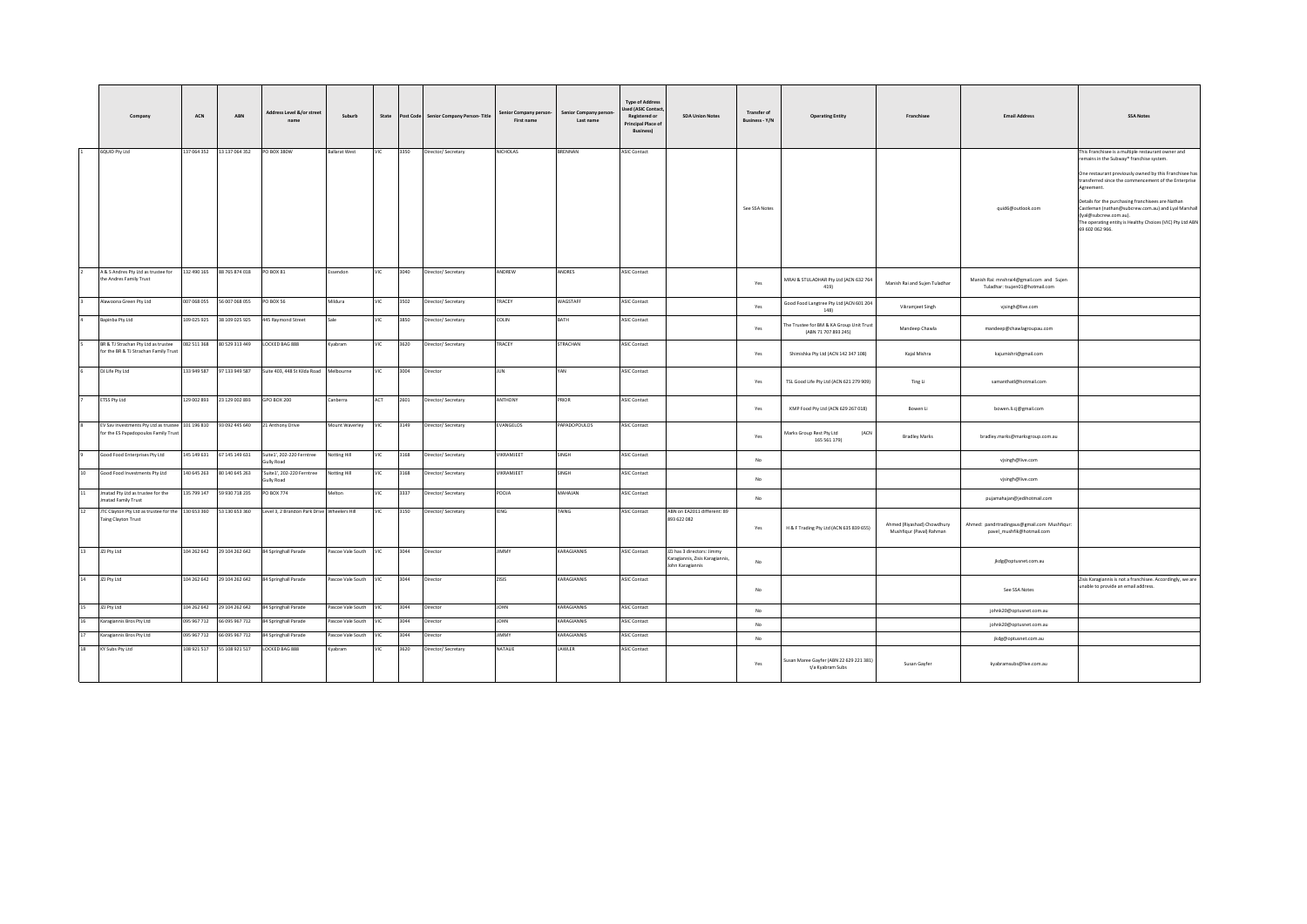| 19 | MC & RP Investments Pty Ltd                                                                                |             | 146 753 504 82 146 753 504                | PO BOX 159                           | Dandenong        | VIC | 3175 | Director/ Secretary                 | PATHIRAGE   | PERERA          | <b>ASIC Contact</b>                                    |                                                                                                       |               |                                                          |                                 |                                                                             | This Franchisee (Rohan Perera) is a multiple restaurant                                                                                                                                                                                                                                                                                                                                                                                                                                                                                                                                                                                            |
|----|------------------------------------------------------------------------------------------------------------|-------------|-------------------------------------------|--------------------------------------|------------------|-----|------|-------------------------------------|-------------|-----------------|--------------------------------------------------------|-------------------------------------------------------------------------------------------------------|---------------|----------------------------------------------------------|---------------------------------|-----------------------------------------------------------------------------|----------------------------------------------------------------------------------------------------------------------------------------------------------------------------------------------------------------------------------------------------------------------------------------------------------------------------------------------------------------------------------------------------------------------------------------------------------------------------------------------------------------------------------------------------------------------------------------------------------------------------------------------------|
|    |                                                                                                            |             |                                           |                                      |                  |     |      |                                     |             |                 |                                                        |                                                                                                       | See SSA Notes |                                                          |                                 | roshan@pereragroup.com.au                                                   | owner remains in the Subway® franchise system. Three<br>restaurants have transferred since the commencement<br>of the Enterprise Agreement. Details for the purchasing<br>franchisees of the three restaurants are as follows:<br>Panisa Pty Ltd (ACN 611 187 225)<br>Mohammad M Aghajani (Mehdi):<br>mehdi.aghajani1970@gmail.com<br>Atefeh S Rostamkolae Motlagh: panisa.co@gmail.com<br>Maruti Foods Pty Ltd ATF Maruti Trust (ABN 28 723<br>352 177)<br>Pinky Mehta: pinky-mehta@hotmail.com<br>Srichakra Foods Pty Ltd (ACN 616 305 198)<br>Rajendran Chandrasekaran: subwayfg.vr@gmail.com<br>Vijayalakshmi Rajendran: subwayfg.vr@gmail.com |
| 20 | P & S Morris Pty Ltd                                                                                       |             | 110 555 309 66 110 555 309 2 Gordon Drive |                                      | Kialla           | VIC |      | 3631 Director/ Secretary            | PHILIP      | <b>MORRIS</b>   | Registered/<br>Principal Place of<br>Business          |                                                                                                       | Yes           | K & G Sandford Pty Ltd (ACN 612 997 672)                 | Krystal Butler                  | subwaymarketplace@outlook.com                                               |                                                                                                                                                                                                                                                                                                                                                                                                                                                                                                                                                                                                                                                    |
| 21 | Prattis Nominees Pty Ltd as trustee<br>for the Prattis Family Trust                                        | 113 669 560 | 49 009 422 343                            | PO BOX 331                           | Noble Park       | VIC | 3174 | Director/ Secretary                 | VASILIOS    | PRATTIS         | <b>ASIC Contact</b>                                    |                                                                                                       | Yes           | SNL ZHU Pty Ltd<br>(ABN 29<br>138 505 414)               | Jun Zhu (Daniel)                | jzhu_80@hotmail.com                                                         | Mr Prattis was a multiple restaurant owner. He is no<br>longer a franchisee in the Subway® franchise system. All<br>restaurants save for the details provided were<br>transferred prior to the Enterprise Agreement.                                                                                                                                                                                                                                                                                                                                                                                                                               |
| 22 | Princess Fiona Investments Pty Ltd as<br>rustee for the Balnaves Family Trust<br>Two Birds Blue Eaglehawk) |             | 19 689 099 019 51 Simpsons Rd             |                                      | Eaglehawk        | VIC | 3556 | Organisational Representative FIONA |             | <b>BALNAVES</b> | of documents/<br>Principal Place of<br><b>Business</b> | Address for service Princess Fiona Investments Pty<br>Ltd as trustee for the Balnaves<br>Family Trust | Yes           | G and J Supersub Sandwiches Pty Ltd (ACN<br>603 496 6351 | Joshua Rice and Georgiana Rice  | Joshua: castlemainesubway@gmail.com<br>Georgiana: georgianabrowne@gmail.com |                                                                                                                                                                                                                                                                                                                                                                                                                                                                                                                                                                                                                                                    |
| 23 | Remhar Pty Ltd                                                                                             | 124 412 791 | 64 124 412 791                            | 18-20 Ashenden Street                | Shepparton       | VIC | 3630 | Director/ Secretary                 | PETER       | MCINTYRE        | <b>ASIC Contact</b>                                    |                                                                                                       | Yes           | Anmol Grace Pty Ltd (ACN 156 168 259)                    | Gaurav Rangras and Dhruva Obhan | Gaurav: gauravrangras@gmail.com<br>Dhruva: subwaymansfield@gmail.com        | This restaurant is no longer operating - it closed in<br>Vovember 2017.<br>The persons listed are no longer in the Subway*<br>franchise system.                                                                                                                                                                                                                                                                                                                                                                                                                                                                                                    |
|    | Morris Matthews Pty Ltd same ABN 124 005 885<br>as Rooneys Way Pty Ltd                                     |             | 87 124 005 885                            | Level One, 42-44 New Street Ringwood |                  | VIC | 3134 | Director/ Secretary                 | KRISTIE     | ROONEY          | <b>ASIC Contact</b>                                    | orris Matthews Pty Ltd (list<br>Schedule)                                                             | No            |                                                          |                                 | kristiemorris@optusnet.com.au                                               |                                                                                                                                                                                                                                                                                                                                                                                                                                                                                                                                                                                                                                                    |
| 25 | S&L Zhu Pty Ltd                                                                                            | 138 505 414 | 29 138 505 414                            | PO BOX 224                           | Box Hill         | VIC | 3128 | Director/ Secretary                 | JUN         | ZHU             | <b>ASIC Contact</b>                                    |                                                                                                       | Yes           | Passion For Success Pty Ltd (ACN 621 299<br>410)         | Angad Singh Dhillon (Alex)      | subwayrosebud@gmail.com                                                     |                                                                                                                                                                                                                                                                                                                                                                                                                                                                                                                                                                                                                                                    |
| 26 | Simtar Investments Pty Ltd as trustee 129 139 251 85 457 109 640<br>for the Simtar Unit Trust              |             |                                           | PO BOX 3585                          | Caroline Springs | VIC | 3023 | Director                            | TERRI       | ARCERI          | <b>ASIC Contact</b>                                    |                                                                                                       | See SSA Notes |                                                          |                                 | simtarsubway@gmail.com                                                      | Franchisees (Terri Arceri and Sharyn Saunders) are<br>multiple restaurant owners and remain in the Subway <sup>®</sup><br>franchise system. Two restaurants have transferred<br>since the commencement of the Enterprise Agreement.<br>The two restaurants were bought by:<br>Jolly & Ruchi Investments Pty Ltd (ACN 149 196 823)<br>Brijender Nain (Jolly): brijendernain@gmail.com<br>Ruchi Nain: ruchinain1@gmail.com                                                                                                                                                                                                                           |
| 27 | Simtar Investments Pty Ltd as trustee 129 139 251 85 457 109 640<br>for the Simtar Unit Trust              |             |                                           | PO BOX 3585                          | Caroline Springs | VIC | 3023 | Director                            | SHARYN      | SAUNDERS        | <b>ASIC Contact</b>                                    |                                                                                                       | See SSA Notes |                                                          |                                 | wsaunder1@bigpond.net.au                                                    | Franchisees (Terri Arceri and Sharyn Saunders) are<br>multiple restaurant owners and remain in the Subway®<br>franchise system. Two restaurants have transferred<br>since the commencement of the Enterprise Agreement<br>The two restaurants were bought by:<br>Jolly & Ruchi Investments Pty Ltd (ACN 149 196 823)<br>Brijender Nain (Jolly): brijendernain@gmail.com<br>Ruchi Nain: ruchinain1@gmail.com                                                                                                                                                                                                                                        |
| 28 | Siyuan Development & Trade Pty Ltd 115 874 710                                                             |             | 89 115 874 710                            | 19 Minerva Avenue                    | Balwyn North     | VIC | 3104 | Director/Secretary                  | <b>JIAN</b> | XIAO            | Registered/<br>Principal Place of<br><b>Business</b>   |                                                                                                       | No            |                                                          |                                 | jamesxjian@yahoo.com.au                                                     |                                                                                                                                                                                                                                                                                                                                                                                                                                                                                                                                                                                                                                                    |
| 29 | SSKP Investments Pty Ltd                                                                                   | 103 101 211 | 76 103 101 211                            | GPO BOX 2990                         | Canberra         | ACT | 2601 | Director                            | STEPHEN     | CROWE           | <b>ASIC Contact</b>                                    |                                                                                                       | No            |                                                          |                                 | scrowe@piratus.com.au                                                       |                                                                                                                                                                                                                                                                                                                                                                                                                                                                                                                                                                                                                                                    |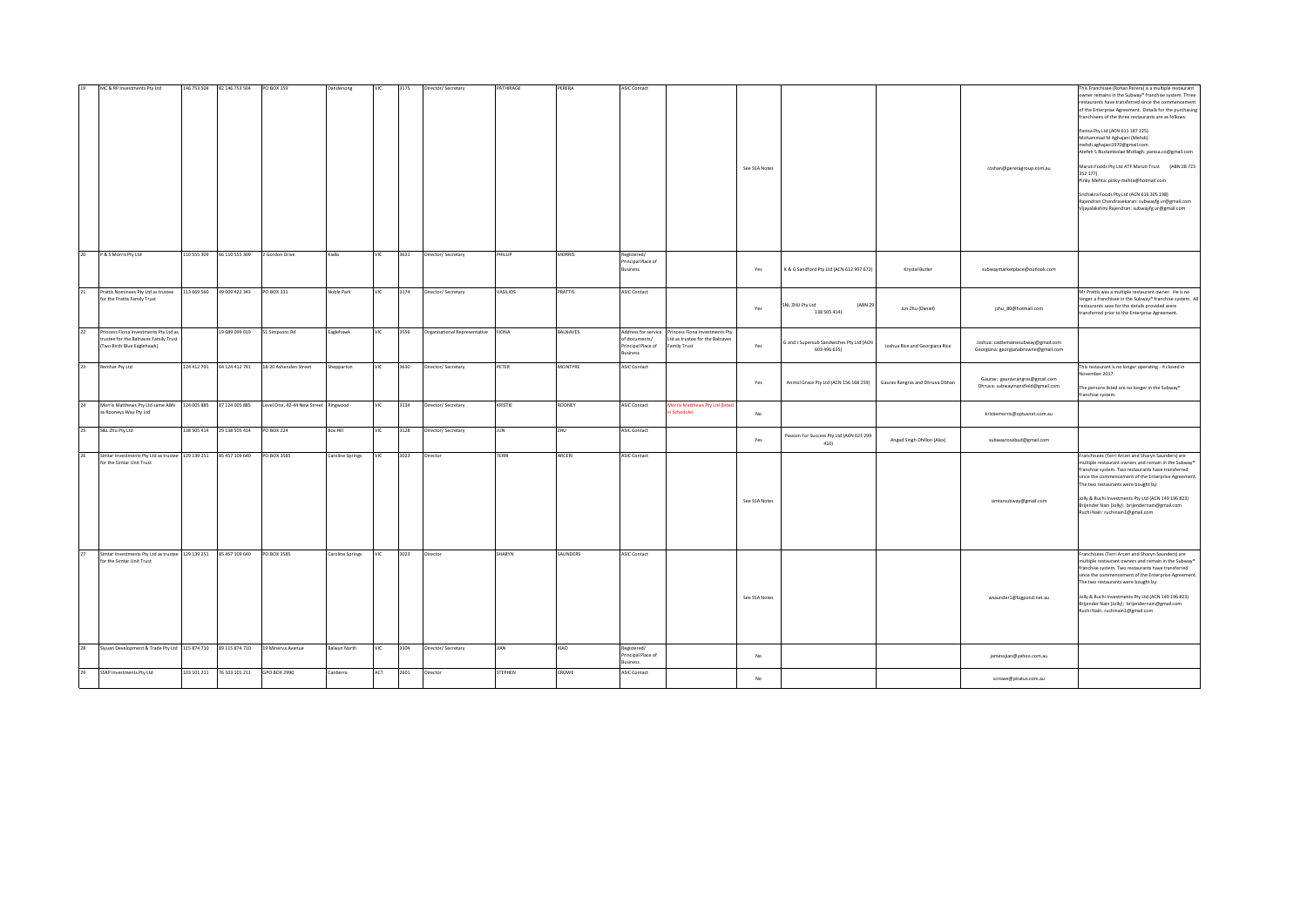| 30 <sub>1</sub> | Sub Network Pty Ltd as trustee for                                                                                                          |             | 113 324 655 40 197 474 252               | 3 St Anns Court                                   | Hoppers Crossing | VIC        | 3029 | Director/ Secretary                   | ABHAY                 | SINHA           | ASIC Contact                                                           |                                                                                                                                                                                             |               |                                                                    |                   |                           |                                                                                                                                                                                                                                                                                                                                                                                                                                                                                                                                                                                                                                                                                             |
|-----------------|---------------------------------------------------------------------------------------------------------------------------------------------|-------------|------------------------------------------|---------------------------------------------------|------------------|------------|------|---------------------------------------|-----------------------|-----------------|------------------------------------------------------------------------|---------------------------------------------------------------------------------------------------------------------------------------------------------------------------------------------|---------------|--------------------------------------------------------------------|-------------------|---------------------------|---------------------------------------------------------------------------------------------------------------------------------------------------------------------------------------------------------------------------------------------------------------------------------------------------------------------------------------------------------------------------------------------------------------------------------------------------------------------------------------------------------------------------------------------------------------------------------------------------------------------------------------------------------------------------------------------|
|                 | the Goodwill Family Trust                                                                                                                   |             |                                          |                                                   |                  |            |      |                                       |                       |                 |                                                                        |                                                                                                                                                                                             | See SSA Notes |                                                                    |                   |                           | This Franchisee (Abhay Sinha) was a multiple restaurant<br>owner and is no longer in the Subway® franchise<br>system. Three restaurants operated under the listed<br>company and have transferred since the<br>commencement of the Enterprise Agreement. Details<br>for the purchasing franchisees of the three restaurants<br>are as follows:<br>Good Food Enterprises Pty Ltd (ACN 145 149 631)<br>Vikramjeet Singh: vjsingh@live.com<br>D & R Global Pty Ltd (ACN 621 283 734)<br>Razzena Banu Abu Hanifah: subwaydnr@gmail.com<br>Note: the restaurant operated by this entity closed in<br>December 2020.<br>DRTV Pty Ltd (ABN 96 618 378 199)<br>Rajiv Dhingra: dhingra4949@gmail.com |
| 31              | Sub Sandwich Bayside Pty Ltd                                                                                                                |             |                                          | 135 478 812 99 135 478 812 7A Di Berardino Way    | Hillside         | VIC        | 3037 | Director/ Secretary                   | GEORGE                | <b>GUIRGUIS</b> | Registered/<br>Principal Place of<br>Business                          |                                                                                                                                                                                             | Yes           | HRU Pty Ltd (ACN 162 643 861) Note:<br>deregistered on 12 May 2021 | Rishi Dutta       | subway28bayside@gmail.com | This restaurant is no longer operating - it closed in<br>ebruary 2020.<br>This person is no longer in the Subway® franchise<br>wstem.                                                                                                                                                                                                                                                                                                                                                                                                                                                                                                                                                       |
|                 | Machri Pty Ltd & Art Jarvis Pty Ltd &<br>Pavlidis Investments Pty Ltd & Fine<br>Thanks Pty Ltd (in partnership) -<br>ubway Sanctuary Lakes  |             | 80 262 830 048                           | 4 Robbins St                                      | Keilor           | VIC        |      | 3036 ART JARVIS PTY. LTD.             | To the Proper Officer |                 | Address for service<br>of documents/<br>Principal Place of<br>Business | Partnership: MACHRI PTY LTD &<br>ART JARVIS PTY LTD & PAVLIDIS<br><b>INVESTMENTS PTY</b><br>LTD & FINE THANKS PTY LTD<br>mited ASIC information - N<br>rson details)                        | No            |                                                                    | Maria Tsiavis     | dpav@hotmail.com.au       |                                                                                                                                                                                                                                                                                                                                                                                                                                                                                                                                                                                                                                                                                             |
|                 | Machri Pty Ltd & Art Jarvis Pty Ltd &<br>Pavlidis Investments Pty Ltd & Fine<br>Thanks Pty Ltd (in partnership) -<br>ubway Sanctuary Lakes  |             | 80 262 830 048 4 Robbins St              |                                                   | Keilor           | VIC        | 3036 | MACHRI PTY. LTD.                      | To the Proper Officer |                 | of documents/<br>Principal Place of<br>dusiness                        | Address for service Partnership: MACHRI PTY LTD &<br>ART JARVIS PTY LTD & PAVLIDIS<br><b>INVESTMENTS PTY</b><br>LTD & FINE THANKS PTY LTD<br>mited ASIC information - No<br>erson details)  | No            |                                                                    | Maria Tsiavis     | dpav@hotmail.com.au       |                                                                                                                                                                                                                                                                                                                                                                                                                                                                                                                                                                                                                                                                                             |
|                 | Machri Pty Ltd & Art Jarvis Pty Ltd &<br>avlidis Investments Pty Ltd & Fine<br>Thanks Pty Ltd (in partnership) -<br>ubway Sanctuary Lakes   |             | 80 262 830 048                           | 4 Robbins St                                      | Keilor           | VIC        | 3036 | FINE THANKS PTY LIMITED               | To the Proper Officer |                 | Address for service<br>of documents/<br>Principal Place of<br>dusiness | Partnership: MACHRI PTY LTD &<br>ART JARVIS PTY LTD & PAVLIDIS<br>INVESTMENTS PTY<br>LTD & FINE THANKS PTY LTD<br>imited ASIC information - No<br>erson details)                            | No            |                                                                    | Maria Tsiavis     | dpay@hotmail.com.au       |                                                                                                                                                                                                                                                                                                                                                                                                                                                                                                                                                                                                                                                                                             |
|                 | Machri Pty Ltd & Art Jarvis Pty Ltd &<br>Pavlidis Investments Pty Ltd & Fine<br>Thanks Pty Ltd (in partnership) -<br>Subway Sanctuary Lakes |             | 80 262 830 048 4 Robbins St              |                                                   | Keilor           | VIC        | 3036 | PAVLIDIS INVESTMENTS PTY.<br>LTD.     | To the Proper Officer |                 | of documents/<br>Principal Place of<br><b>Business</b>                 | Address for service Partnership: MACHRI PTY LTD &<br>ART JARVIS PTY LTD & PAVLIDIS<br><b>INVESTMENTS PTY</b><br>LTD & FINE THANKS PTY LTD<br>imited ASIC information - No<br>erson details) | No            |                                                                    | Maria Tsiavis     | dpav@hotmail.com.au       |                                                                                                                                                                                                                                                                                                                                                                                                                                                                                                                                                                                                                                                                                             |
|                 | Verdijade (Australia) Pty Ltd                                                                                                               |             | 088 777 360 70 088 777 360 27 Tara Close |                                                   | Rowville         | VIC        | 3178 | Director/ Secretary                   | VERNON                | WEERAPPAH       | Registered/<br>Principal Place of<br>Business                          |                                                                                                                                                                                             | Yes           | (ACN<br>JJCML Pty Ltd<br>121 389 642)                              | Milan Patel       | minpatel@yahoo.co.in      |                                                                                                                                                                                                                                                                                                                                                                                                                                                                                                                                                                                                                                                                                             |
|                 | VIM Restaurants Pty Ltd                                                                                                                     | 127 748 627 | 14 127 748 627                           | 1 Bardoel Court                                   | Dingley Village  | VIC        | 3172 | Director/ Secretary                   | NARELLE               | MORGAN          | <b>Registered Address</b>                                              |                                                                                                                                                                                             | No            |                                                                    |                   | narelle.morgan@me.com     |                                                                                                                                                                                                                                                                                                                                                                                                                                                                                                                                                                                                                                                                                             |
| 39              | Whole-View Pty Ltd                                                                                                                          | 138 283 477 | 13 138 283 477                           | Unit 202, 22 Rutland Road                         | Box Hill         | VIC        | 3128 | Director/ Secretary                   | QIYONG                | HUANG           | <b>ASIC Contact</b>                                                    |                                                                                                                                                                                             | See SSA Notes |                                                                    |                   |                           | This restaurant is no longer operating - it closed in<br>March 2020.<br>This person is no longer in the Subway® franchise                                                                                                                                                                                                                                                                                                                                                                                                                                                                                                                                                                   |
| 40              | William Cherrell Pty Ltd as trustee for   143 436 426   54 909 614 683<br>the William Cherrell Family Trust                                 |             |                                          | PO BOX 159                                        | Dandenong        | <b>VIC</b> | 3175 | Director/ Secretary                   | WILLIAM               | CHERRELL        | <b>ASIC Contact</b>                                                    |                                                                                                                                                                                             | No            |                                                                    |                   | wcherrell@hotmail.com     |                                                                                                                                                                                                                                                                                                                                                                                                                                                                                                                                                                                                                                                                                             |
| 41              | ZY Pty Ltd as trustee for the ZY Trust 121 905 422                                                                                          |             |                                          | PO BOX 3014                                       | Manuka           | ACT        | 2603 | Director/Secretary                    | MICHAEL               | TRIMMER         | <b>ASIC Contact</b>                                                    | Strike-Off Action in progress<br><b>ASIC Connect)</b>                                                                                                                                       | Yes           | Raych Pty Ltd (ACN 611 422 096)                                    | Shu Xiao          | subway.manuka@hotmail.com |                                                                                                                                                                                                                                                                                                                                                                                                                                                                                                                                                                                                                                                                                             |
| 42              | Charles Chang as the trustee for the<br>Charnow Family Trust (Subway<br>andwiches Melbourne)                                                |             | 95 943 257 828 PO BOX 18                 |                                                   | Glen Iris        | VIC        | 3146 | Organisational Representative CHARLES |                       | CHANG           | Address for service<br>of documents                                    |                                                                                                                                                                                             | See SSA Notes |                                                                    |                   | elecchang@gmail.com       | This restaurant is no longer operating - it closed on 31<br>October 2021.<br>The person remains in the Subway® franchise system.                                                                                                                                                                                                                                                                                                                                                                                                                                                                                                                                                            |
|                 | NEB Enterprises Pty Ltd as trustee for 113 329 089 42 113 329 089<br>the N. Torbica Family Trust                                            |             |                                          | Suite 301, 1 Princess Street, Kew<br>KEW VIC 3101 |                  | VIC        | 3101 | Director/ Secretary                   | <b>NEBOJSA</b>        | TORBICA         | <b>ASIC Contact</b>                                                    |                                                                                                                                                                                             | Yes           | Wei's Fresh Pty Ltd ATF The Fresh Trust<br>(ABN 98 933 169 529)    | Weibin Ye (David) | wby522814@gmail.com       |                                                                                                                                                                                                                                                                                                                                                                                                                                                                                                                                                                                                                                                                                             |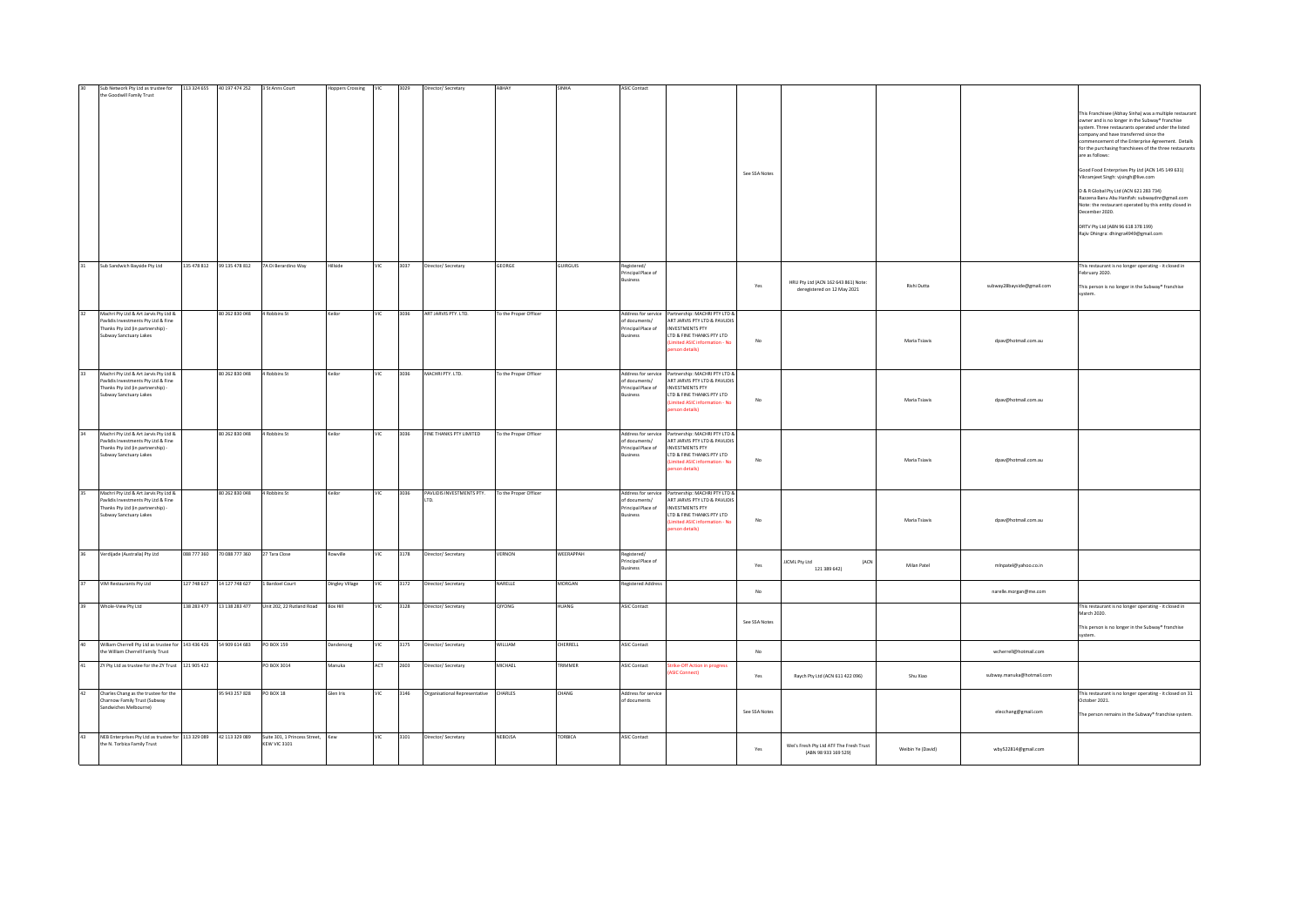|                | Company                                                                                   | <b>ACN</b>  | <b>ABN</b>     | <b>Status</b>        | <b>Date</b><br><b>Deregistered</b> | <b>SDA Union Notes</b>                                                                    |
|----------------|-------------------------------------------------------------------------------------------|-------------|----------------|----------------------|------------------------------------|-------------------------------------------------------------------------------------------|
| $\mathbf{1}$   | C.Y Kok & S King (in partnership)                                                         |             | 47 831 255 770 | <b>ABN</b> cancelled | 30/09/2020                         |                                                                                           |
| $\overline{2}$ | D & S Hodge Pty Ltd as trustee for the Dean Hodge Family Trust                            | 142 661 612 | 61 021 796 842 | Deregistered         | 27/05/2015                         |                                                                                           |
| 3              | Darleysub Pty Ltd                                                                         | 143 734 141 | 72 143 734 141 | Deregistered         | 1/08/2012                          |                                                                                           |
| 4              | DEAN ENTERPRISES & ASSOCS. PTY. LTD.                                                      | 104 211 501 | 21 104 211 501 | Deregistered         | 3/01/2017                          |                                                                                           |
| 5              | <b>ELBABA BROTHERS PTY LTD</b>                                                            | 134 005 913 | 46 134 005 913 | Deregistered         | 25/03/2021                         |                                                                                           |
| 6              | <b>ELBABA SONS PTY LTD</b>                                                                | 135 695 206 | 40 135 695 206 | Deregistered         | 26/07/2015                         |                                                                                           |
| $\overline{7}$ | <b>FABRE ENTERPRISES PTY LTD</b>                                                          | 134 317 454 | 59 134 317 454 | Deregistered         | 11/03/2019                         |                                                                                           |
| 8              | FAST SUB SANDWICHES PTY LTD AS A TRUSTEE FOR DALL FAMILY<br><b>TRUST</b>                  | 129 282 748 | 72 588 084 616 | Deregistered         | 15/12/2021                         | No ABN listed on ASIC extract. ABN<br>noted is as in the Agreement<br>Schedule.           |
| 9              | INTERNATIONAL ADVANCED INVESTMENT PTY LTD as trustee for<br>the L & C Discretionary Trust | 145 004 280 | 32 101 571 182 | Deregistered         | 1/09/2016                          | No ABN listed on ASIC extract. ABN<br>noted is as in the Agreement<br>Schedule.           |
| 10             | K L MORRIS PTY. LTD                                                                       | 121 698 600 | 88 121 698 600 | Deregistered         | 5/02/2018                          |                                                                                           |
| 11             | MAM PROJECT PTY LTD as trustee for the Hartley St Trust                                   | 130 586 177 | 48 130 586 177 | Deregistered         | 8/09/2014                          | ABN different to that listed on<br>Schedule (37 544 708 019). ABN<br>cancelled 3 Dec 2014 |
| 12             | MILOVANOVIC PTY LTD as trustee for the Milan Trust                                        | 109 809 341 | 68 109 809 341 | Deregistered         | 3/09/2018                          | ABN different to Schedule: 63 673<br>400 358                                              |
| 13             | <b>MISTER SUBS PTY LTD</b>                                                                | 120 756 434 | 59 120 756 434 | Deregistered         | 6/06/2019                          |                                                                                           |
| 14             | OM TRADING PTY. LTD                                                                       | 113 112 413 | 68 113 112 413 | Deregistered         | 1/05/2013                          |                                                                                           |
| 15             | QUERIDA PTY. LTD.                                                                         | 143 936 789 | 74 143 936 789 | Deregistered         | 13/10/2019                         |                                                                                           |
| 16             | <b>SIMPLY SUBS PTY LTD</b>                                                                | 125 769 137 | 51 125 769 137 | Deregistered         | 30/10/2017                         |                                                                                           |
| 17             | Simtar Investments Pty Ltd as Trustee for the Simtar Unit Trust -<br>No <sub>2</sub>      |             | 43 450 409 892 | <b>ABN Cancelled</b> | 27/01/2015                         | Check against SIMTAR Inv Pty Ltd<br>registered                                            |
| 18             | SLANDO PTY. LTD.                                                                          | 107 168 114 | 27 107 168 114 | Deregistered         | 5/06/2016                          |                                                                                           |
| 19             | Strike Pacific Australia Pty Ltd as trustee for the Williams Unit Trust                   |             | 20 652 285 792 | <b>ABN Cancelled</b> | 31/03/2016                         |                                                                                           |
| 20             | SUBWAY WODEN PTY LTD                                                                      | 145 435 856 | 33 145 435 856 | Deregistered         | 30/10/2016                         |                                                                                           |
| 21             | <b>VC DEVELOPMENTS PTY LTD</b>                                                            | 138 775 149 | 11 138 775 149 | Deregistered         | 28/02/2015                         |                                                                                           |